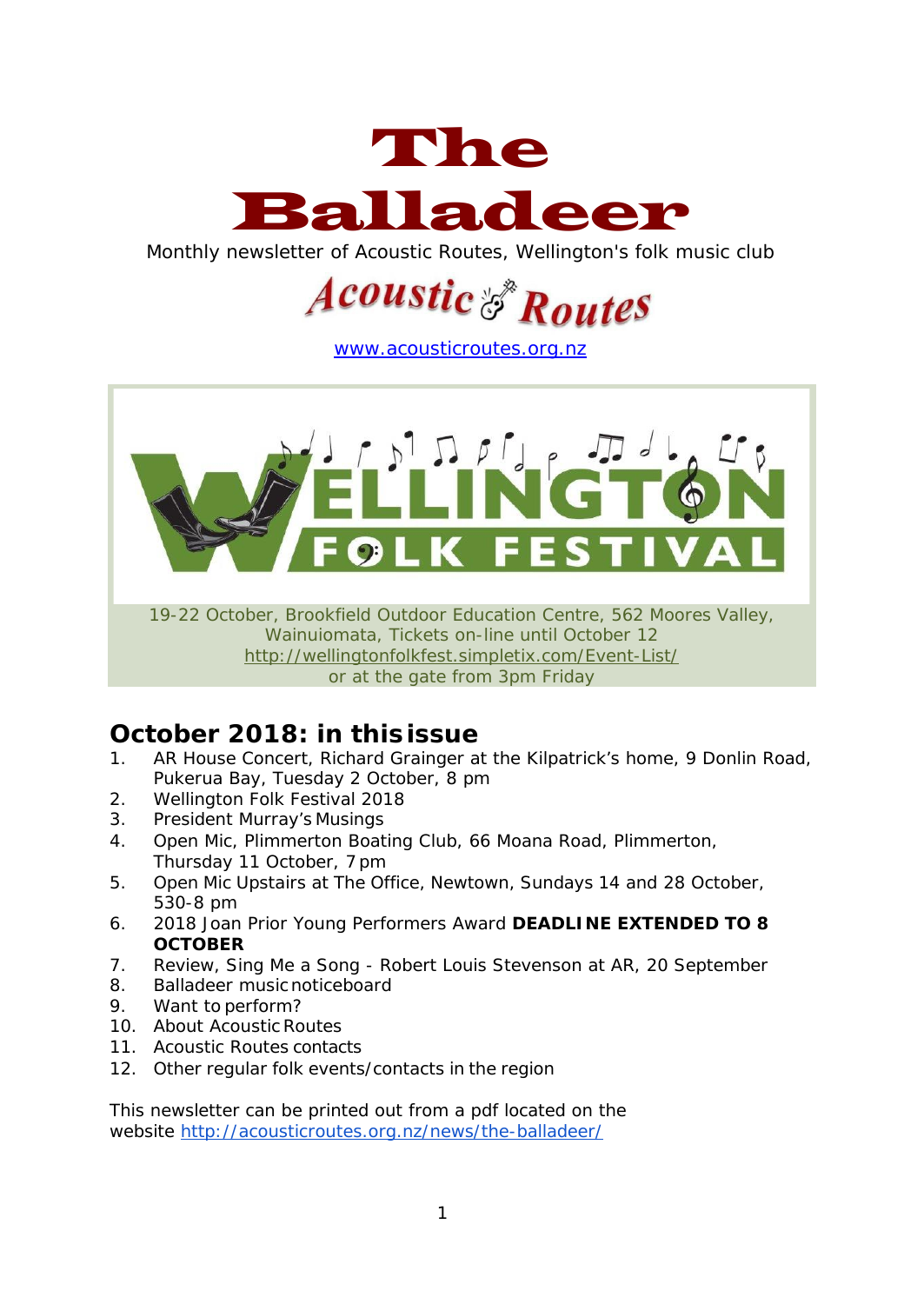### **1. AR house concert - Richard Grainger at the Kilpatricks' home, 9 Donlin Road, Pukerua Bay, Tuesday 2 October, 8 pm**

We don't usually run a concert in October, because Wellyfest is on later in the month, but here's a special one at the beginning of October.

Richard Grainger is a prolific and widely respected songwriter and musician who has been performing on the British Folk Scene since the 1980s. He has fourteen



albums and several musical plays to his name and many of his songs have become well known on the British folk circuit. As a contemporary songwriter, Richard still has a strong feel for traditional song, his songs reflecting the lives and times of the people from North-East England.

Richard has written and produced several musical plays. The arrival of the Australian built 'Endeavour' replica in Whitby 1997 was the inspiration for his folk-opera 'Eye of the Wind' telling the tale of the renowned explorer Captain James Cook. When the Endeavour returned from Australia in 2003, 'Eye of the Wind' was recorded by the BBC with narration by Sir David Attenborough and broadcast the day the vessel sailed up the River Tees to Middlesbrough, close to Cook's birthplace.

#### **Entry \$10**

**Contact:** Murray and Julie Kilpatrick, phone (04) 239 9951.

# **2. Wellington Folk Festival 2018**

Don't miss this – 2018 has a wonderful line up. This year we are fortunate to have four overseas acts and a good number of local guests as well.



**Máire Ní Chathasaigh and Chris Newman** last toured New Zealand a couple of years ago, to sell out audiences all over the country.

Máire is one of Ireland's most important and influential traditional musicians. Recently, RTE – the Irish

national radio and television broadcaster – announced that it would be celebrating 20 years of RTE Lyric FM by commissioning a concerto for harp and the RTE National Symphony Orchestra. The work will be selected through an open competition and Máire is to play the harp for the concerto.

Chris began to play guitar at the age of four and at fourteen played his first paid gig in a folk club. A prolific composer, arranger and record producer, he's played with luminaries of many musical worlds. Together their performances are a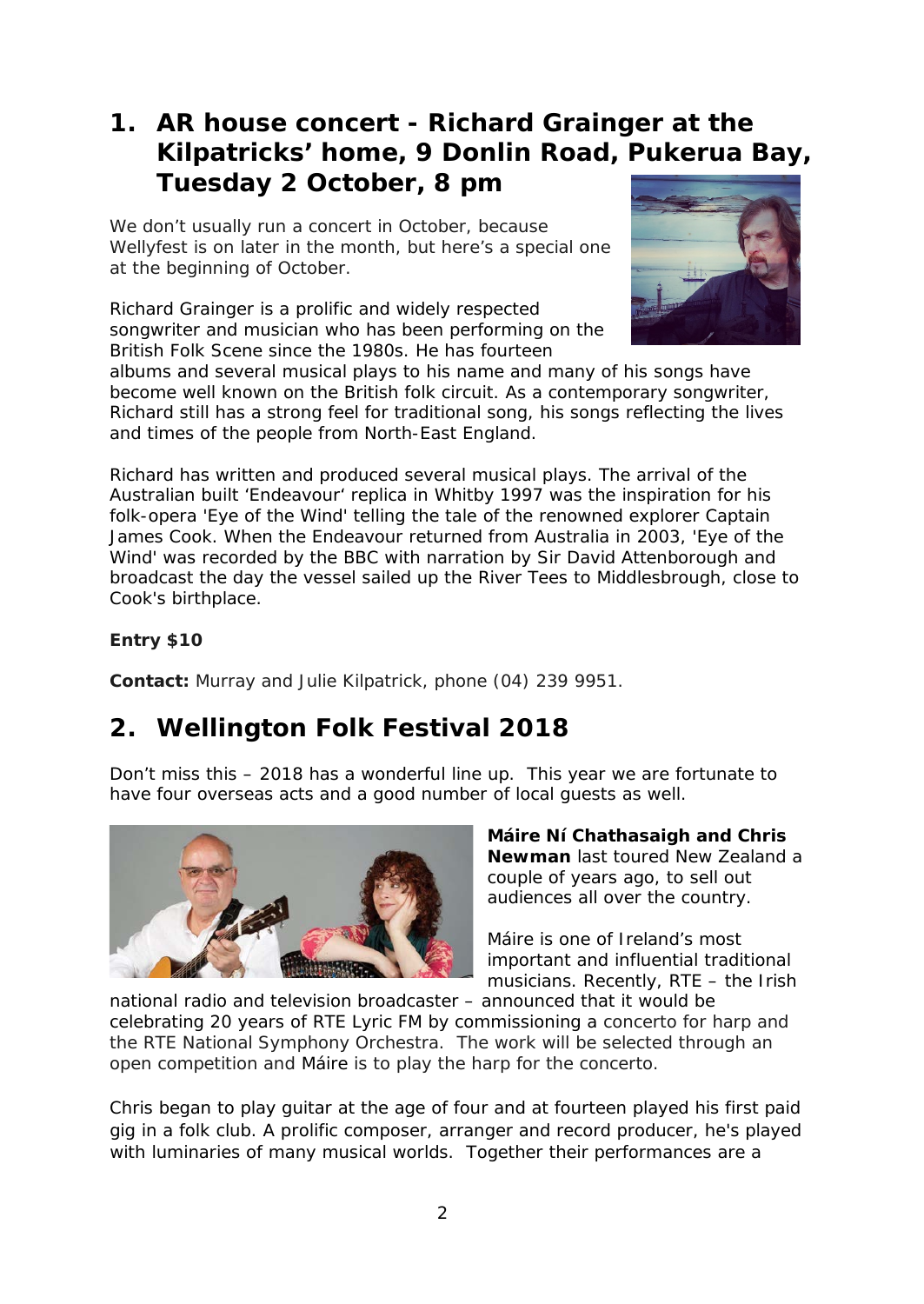breath-taking blend of traditional Irish music, hot jazz, bluegrass and baroque, coupled with striking new compositions and Chris's "delightfully subversive" wit.

**The String Contingent** has also toured New Zealand regularly and appeared at the Festival in 2011. Their sound walks the line between folk, jazz and classical and all of their material is original. Stalwarts of the Australian acoustic music scene, TSC are equally comfortable rocking a festival stage or playing for an intimate crowd. In performance, their camaraderie and cheeky banter shines through, as does their passionate musicianship and instrumental



skills; a joyful combination of precision, refinement and beauty, balanced with visceral energy and drive.

**Terence Blacker** is a songwriter, singer and author who has sung and read at festivals, clubs and theatres in the UK, Europe and America. His songs have been compared to the work of Jake Thackray, Tom Lehrer, Noel Coward and



Jacques Brel, but his style is very much contemporary and his own.

Terence was already an established author when he started writing and performing his songs in 2009. His musical storytelling - offbeat, funny songs capturing the lives of modern-day misfits and outsiders - quickly found a following at folk clubs and festivals. One of his early songs - **[Sad Old Bastards With Guitars](https://www.youtube.com/watch?v=pGIvND2TnFE&list=RDpGIvND2TnFE&t=19)** - will resonate with many folkies, especially those who've played in bands.

Hold onto your hats as **Ungus Ungus Ungus**, Australia's premier peddlers of vaudevillian psychedelia, strap you in for a rollercoaster ride of dance and mayhem. This is carnivalesque party music for the creatively inclined, traversing territory from global dance beats to swing, jazz and hiphop. Featuring mind-tickling on-stage antics and a bold visual presence, their cosmic circus is on a mission to make you boogie, gawp and expand your perceptual horizons.



#### **Local artists performing at the Festival**

**Donna Dean** – the documentary about her life – "The Sound of Her Guitar" showed at the Festival several years ago. Now we have the opportunity to hear her honest lyrics and soulful songs in person.

**OrigiNZ** – a 16-piece band from Auckland, fusing New Zealand and Celtic sounds, that wowed Auckland Festival earlier this year.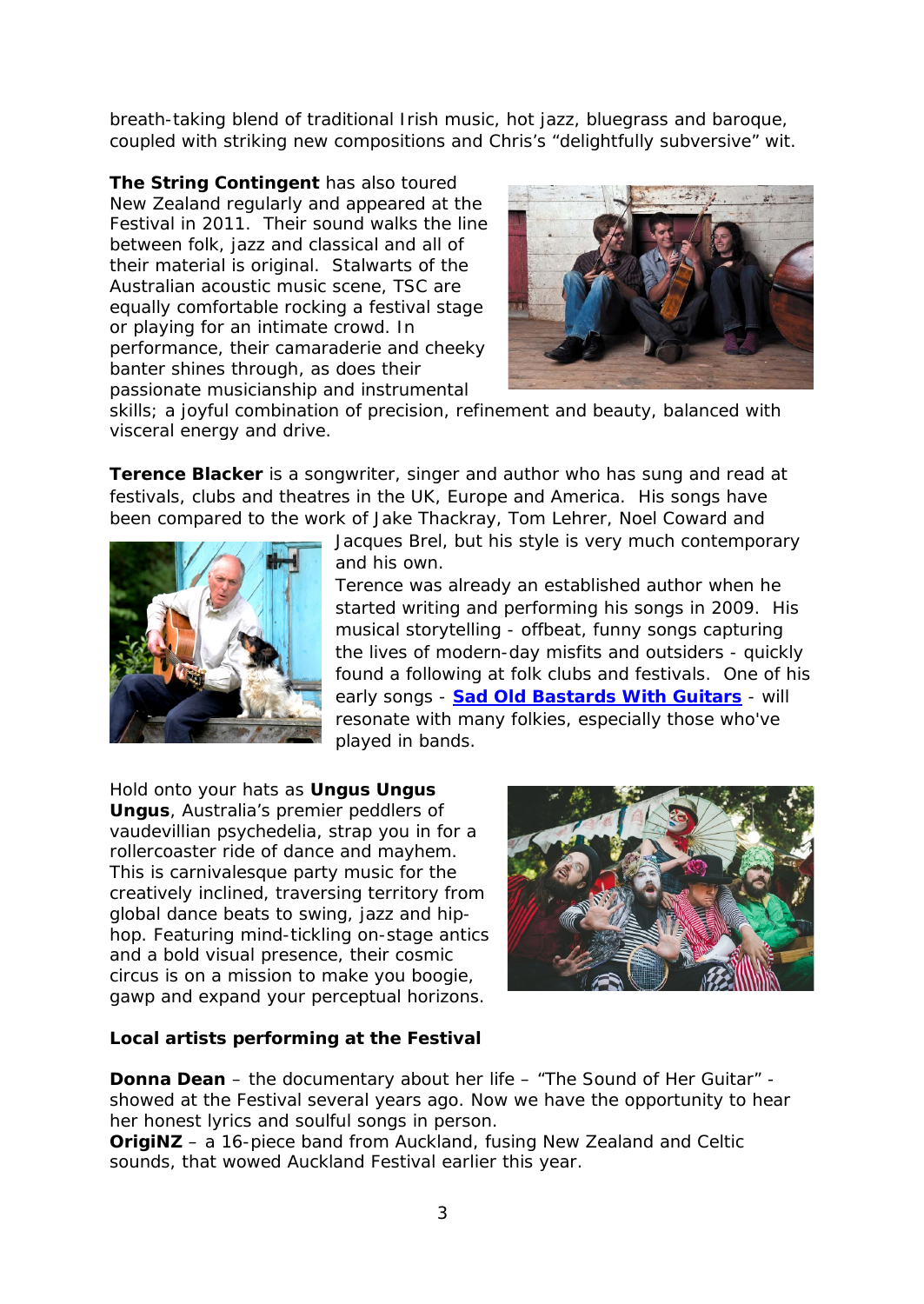**Muggeridge and Murphy** – Wellington's bluesman Dave Murphy with Taranaki icon Janet Muggeridge.

**RhodeWorks** – young, super-talented bluegrass band.

**Downunderdogs** – music from the US of A, via three expats now resident in Wellington.

**Vic Folk** – the explosion of interest in traditional music at our University. **The Wooden Box Band** – well-known local identities playing "urban folk music".

#### **Other features**

In addition to guest concerts and workshops, this year the Festival features:

- 1. three masterclasses on Monday morning Maire on harp; Chris Newman on guitar tricks to help all players (fingerpickers welcome); Holly Downes on double bass. Classes are limited to ensure personal tuition.
- 2. an extended youth programme four workshops from RhodeWorks; two "Music is Fun" workshops from Max Scollar-Root of Ungus Ungus Ungus; the regular "By and For Our Youth" concert and a Schools Concert featuring young players from Aotea College.
- 3. the New Zealand premier of "The Groove is NOT Trivial" a film about Scottish fiddle player Alasdair Fraser
- 4. a second evening dance after the Sunday night concert.

All as well as the regular events – dance workshops, Saturday night's "big sing", the main ceilidh dance, jam sessions and singarounds, the New Zealand Tradition Bearers' session and Village Green – the craft stalls. Full information is available on the website - [www.wellingtonfolkfestival.org.nz.](http://www.wellingtonfolkfestival.org.nz/)

# **3. President Murray's Musings**



Hi Everybody.

Spring is supposed to be here, although sometimes it is taking a lot of faith to believe that. As usual, there have been a lot of things going on in our music scene.

Thursday the 20<sup>th</sup> of September Acoustic Routes held its monthly concert a week earlier than usual at the Roseneath Hall. What a wonderful and fascinating evening, totally dedicated to the Life and Times of Robert Louis Stevenson and I learned a great deal.

My thanks to our Treasurer, Sue Ikin, for initiating and organising this lovely concert. It was also great to see a reasonably large turnout.

Kevin tells me that the Open Mic at the Office is going really well. Thanks so much Kevin for your unflagging devotion to keep this event flourishing. Roy's Open Mic at Plimmerton once again saw a capacity crowd and lots of wonderful performances. Thanks very much Roy.

I have attended concerts at the Mainly Acoustic club in Upper Hutt and the Levin Folk club since our last Balladeer and enjoyed wonderful nights at both clubs. In particular, some of the floor singers at the Levin club are quite spectacular. Both are really good clubs, worth visiting and part of our Wellington Region Folky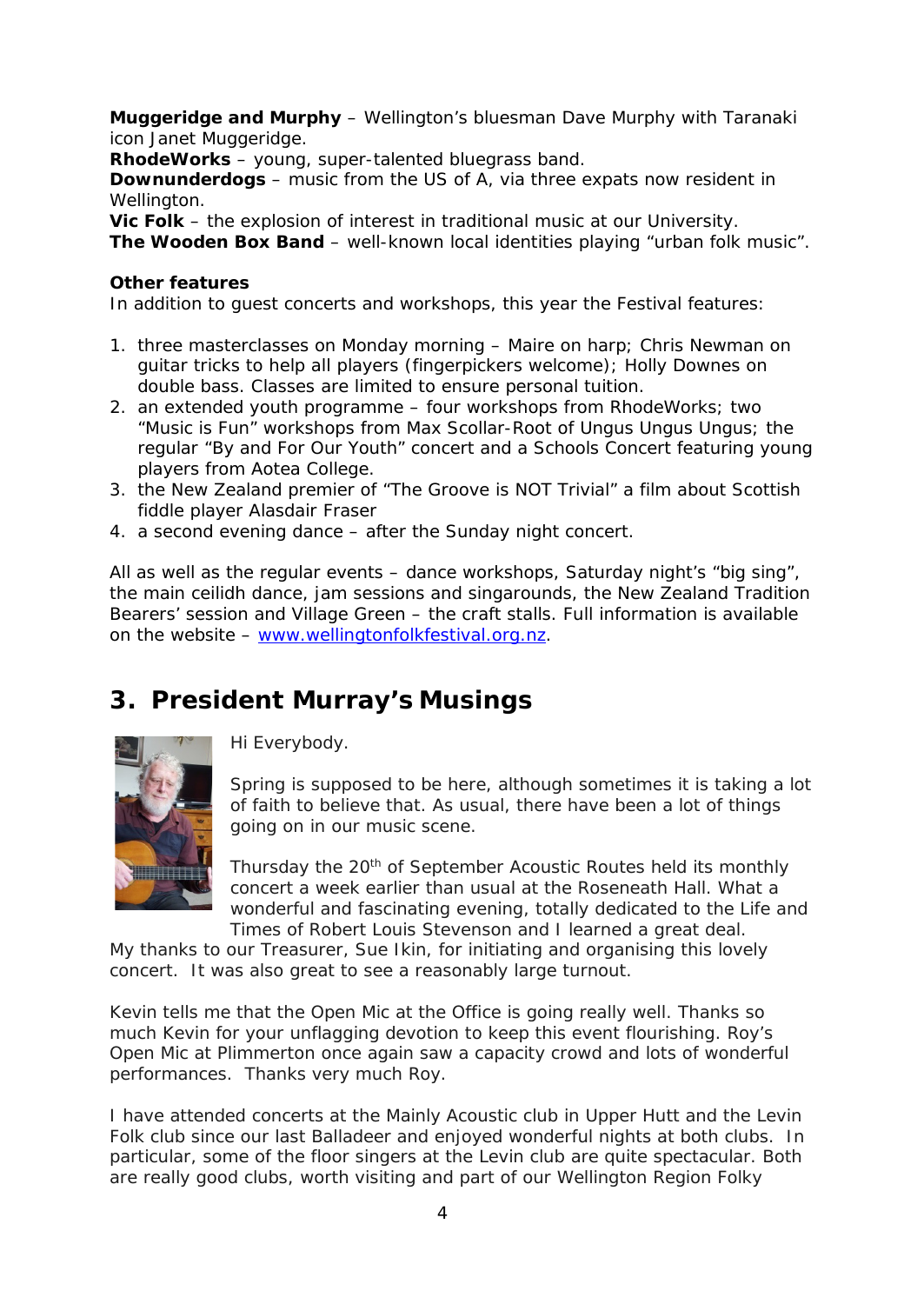community. On that note, I'm planning events where these clubs, along with the Office Open Mic regulars, will present our monthly concert for us, just like the Victoria University Club and Roy's open Mic have already done. As I have said previously, I want to form links between all of the clubs and other activities. We are, after all, one big community.

The Wellington Folk Festival will be upon us very soon. A very small and very hard-working committee, headed by a very able and brave Sue Harkness, are putting in a huge amount of effort to ensure that it is successful and enjoyable. I do know that they would love a hand between now and the festival doing a variety of things. If you feel like giving them a hand, please email Sue [info@wellingtonfolkfestival.org.nz](mailto:info@wellingtonfolkfestival.org.nz) You can be sure that your help will be very welcome.

Acoustic Routes, along with all the other Wellington-based clubs, will be presenting a concert on the Saturday night of the festival in the Maire Hall. The cut-off date for entry to the Joan Prior Award has been extended to 8 October, so there may still be an opportunity to encourage young performers to sign up and perform at Wellyfest. This Award was instituted by Acoustic Routes some years back and is integrated is now part of the Wellyfest programme.

Wellyfest guest performers, Maire Ni Chathasigh and Chris Newman will be presenting a special concert for us on Tuesday the 6<sup>th</sup> of November. That will be followed by our usual monthly concert on Thursday the 22<sup>nd</sup> of November.

I made a mistake regarding the date of our Club's Christmas Party. I posted Sunday the  $10<sup>th</sup>$  of December, which doesn't exist in 2018. It will in fact be Sunday the 9<sup>th</sup> of December, hopefully at the Roses' Estate in Pauatahanui. You are welcome as are any of your likeminded folky friends to share this event.

I would love ideas from you about workshops that you would like to attend or offer to us. Also any ideas you have for novel events, particularly of a participatory nature.

I'm still on the lookout for alternative venues, preferably cheap and readily available, to hold some of our events in. If you have any ideas please contact me. [musicianmurray@gmail.com](mailto:musicianmurray@gmail.com) I would love to hear from you.

To all those who are now fully paid up members, thank you very much. You are helping us keep the club going and to do something for you. Lastly, I would once again like to thank our very small, but very hardworking committee and all those outside our committee who ensure that Acoustic Routes functions successfully. I would love to have some more people on our committee. If you feel you would like to be involved, I'd love to hear from you.

Cheers Murray Kilpatrick.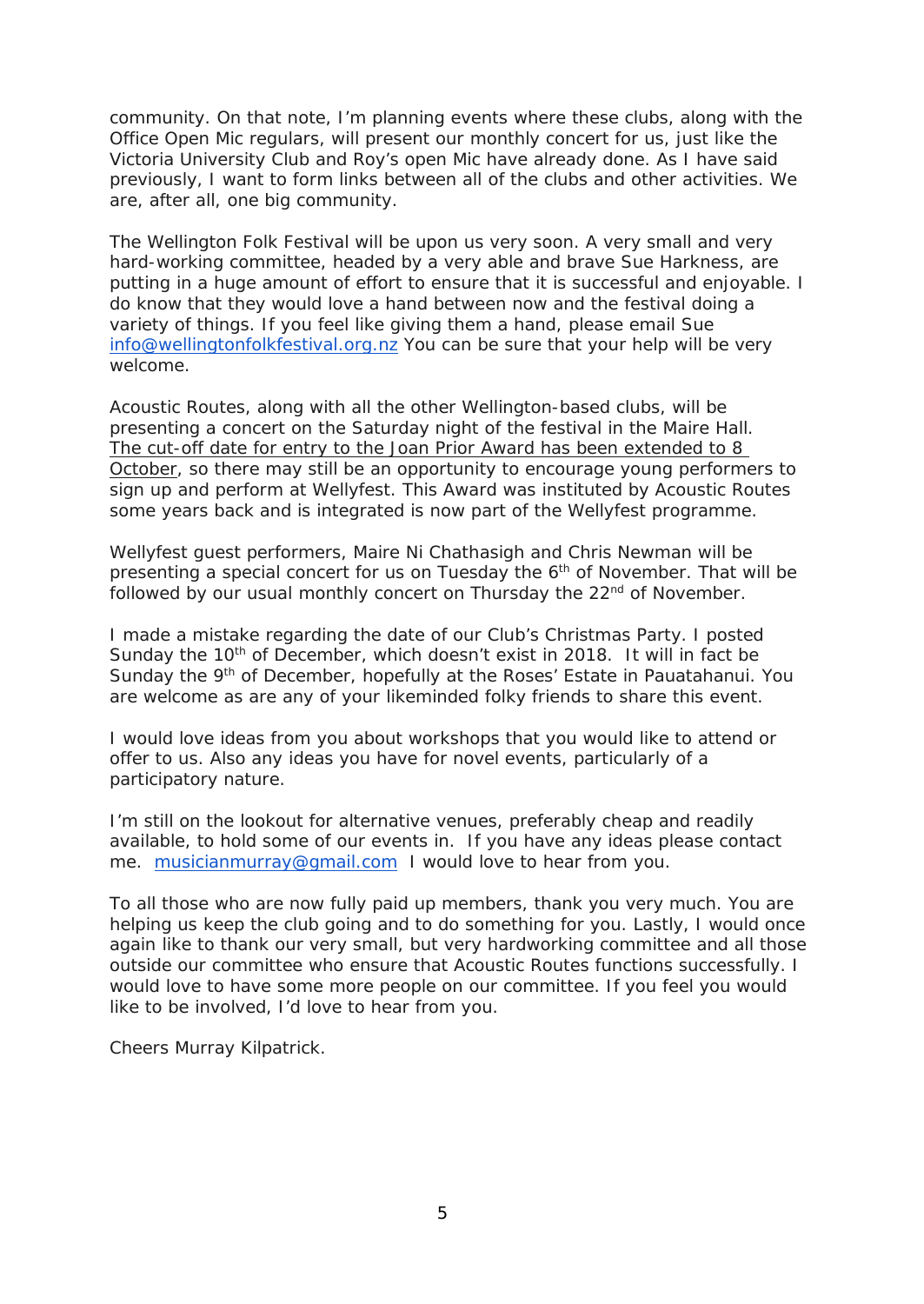# **4. Open Mic, Plimmerton Boating Club, 66 Moana Road, Plimmerton, Thursday 11 October, 7 pm**

A highly popular monthly event in a lovely venue. Low cost drinks and food, and a sound system. Contact: Roy on (021) 433- 878.



# **5. Newtown Open Mic Upstairs at 'The Office', 530-8 pm**



**Sunday October 14** (hosted by Acoustic Routes with Newtown Acoustic Sound). Contact: [kevin.ikin@supermail.co.nz](mailto:kevin.ikin@supermail.co.nz)

**Sunday October 28** (hosted by Newtown Acoustic Sound) Contact: [newtownacousticsound@gmail.com](mailto:newtownacousticsound@gmail.com)

A warm, friendly place to perform. Singers, songwriters, musicians, poets all welcome. You can do two songs, or three if you open the evening or there's time at the end for more.

# **6. 2018 Joan Prior Young Performers Award - Deadline Extended**



#### *Calling all young musicians!*

We've got a great opportunity for you – a chance to win the Joan Prior award for 2018.

#### *We're really keen to hear from you so we've extended the deadline to 8 October 2018 – you've got an extra week to get your application in!*

The Joan Prior Award is open to young singers and instrumentalists aged from 15 to 25 on October 8, 2018, resident in the Wellington region (the area covered by Wellington Regional Council and Kapiti and Horowhenua Districts), who perform traditional as well as contemporary and original material.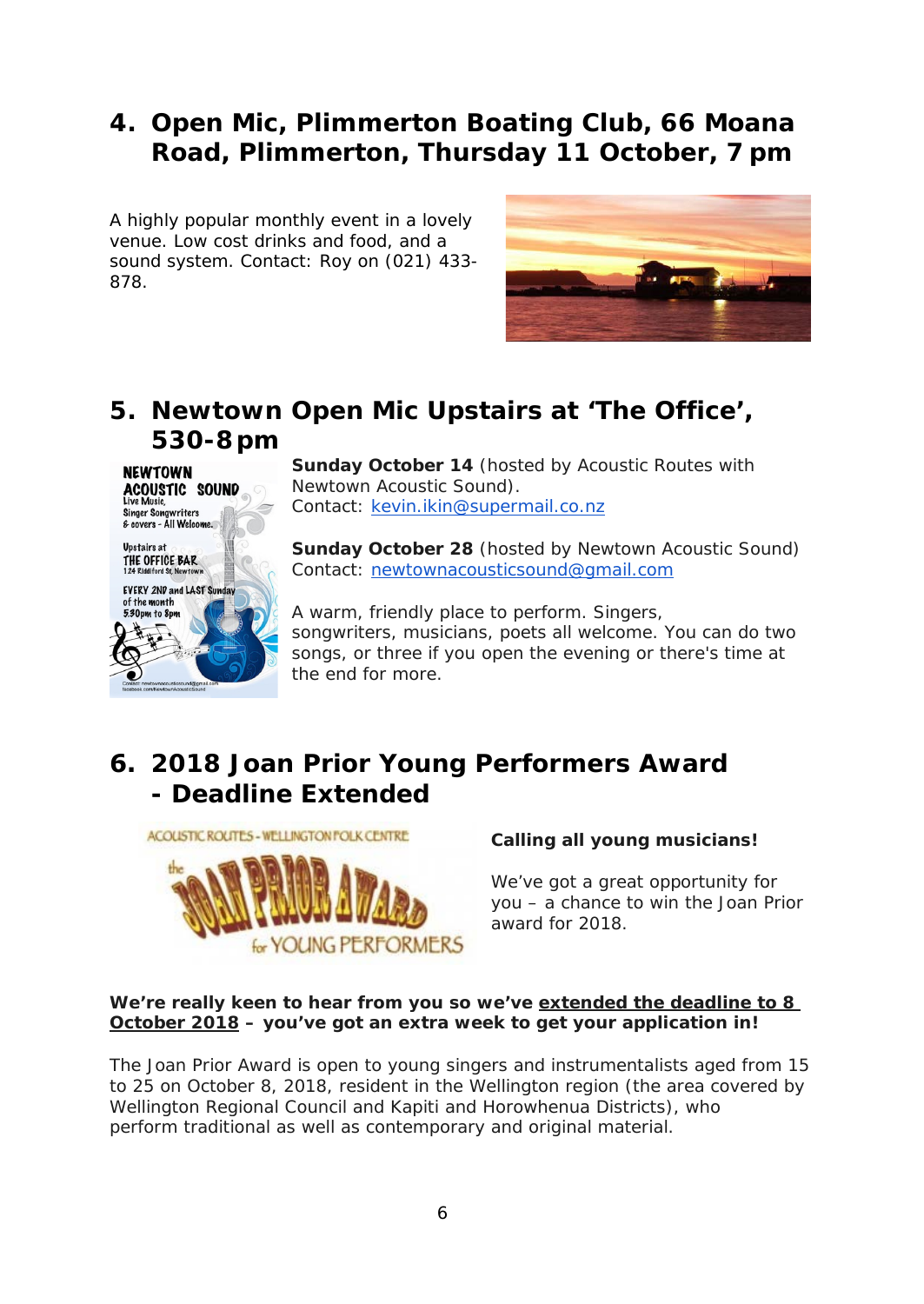The award is a fully integrated part of the Wellington Folk Festival. Entrants will perform before a panel of 3 judges at a concert at the Festival on Saturday 20 October. The winner will receive a \$500 cheque.

**To find out all the details and to enter, go to the Acoustic Routes website**: [www.acousticroutes.org.nz](http://www.acousticroutes.org.nz/)

(Note: To take part in the concert, you'll need to attend the festival. See the [festival website](http://www.wellingtonfolkfestival.org.nz/) for options. Normal festival entry costs will apply. Either a full weekend or relevant day pass will need to be purchased by entrants and anyone else attending).

ANY QUESTIONS? Email: [kevin.ikin@supermail.co.nz](mailto:kevin.ikin@supermail.co.nz)

## **7. Review, Sing Me a Song - Robert Louis Stevenson at AR, 20 September**

I went to this performance not quite knowing what to expect. For a start, I realized I didn't know a lot about Robert Louis Stevenson, apart from the fact that he had written "Treasure Island" and a few other novels, including "Kidnapped" and "Dr Jekyll and Mr Hyde". Now I know a whole lot more, thanks

to the delightful show put together and presented by Judy Turner and Neil Adam.

They've drawn on letters and mainly autobiographical poetry to tease out the sadly brief life of this extraordinary writer and adventurer who was second only to Dickens in popularity. "Treasure Island" has never been out of print.



RLS, born into a Scottish family of engineers and lighthouse designers, had a loving childhood but was plagued by poor health and decided early on that the engineering life was not for him. He'd caught the writing bug as a young lad and his imagination carried him on from there.

Judy and Neil tell his story in a fascinating narrative drawn partly from



Stevenson's letters, with songs based on poems and illustrated with a slide show which features many of the writer's own photographs. The songs are beautifully crafted and performed with Neil's vocals and DADGAD guitar and Judy's sparkling fiddle.

The first songs we heard, "Come My Little Children" and "Escape at

Bedtime" are both taken from "A Child's Garden of Verses", which would have been a favourite in many households.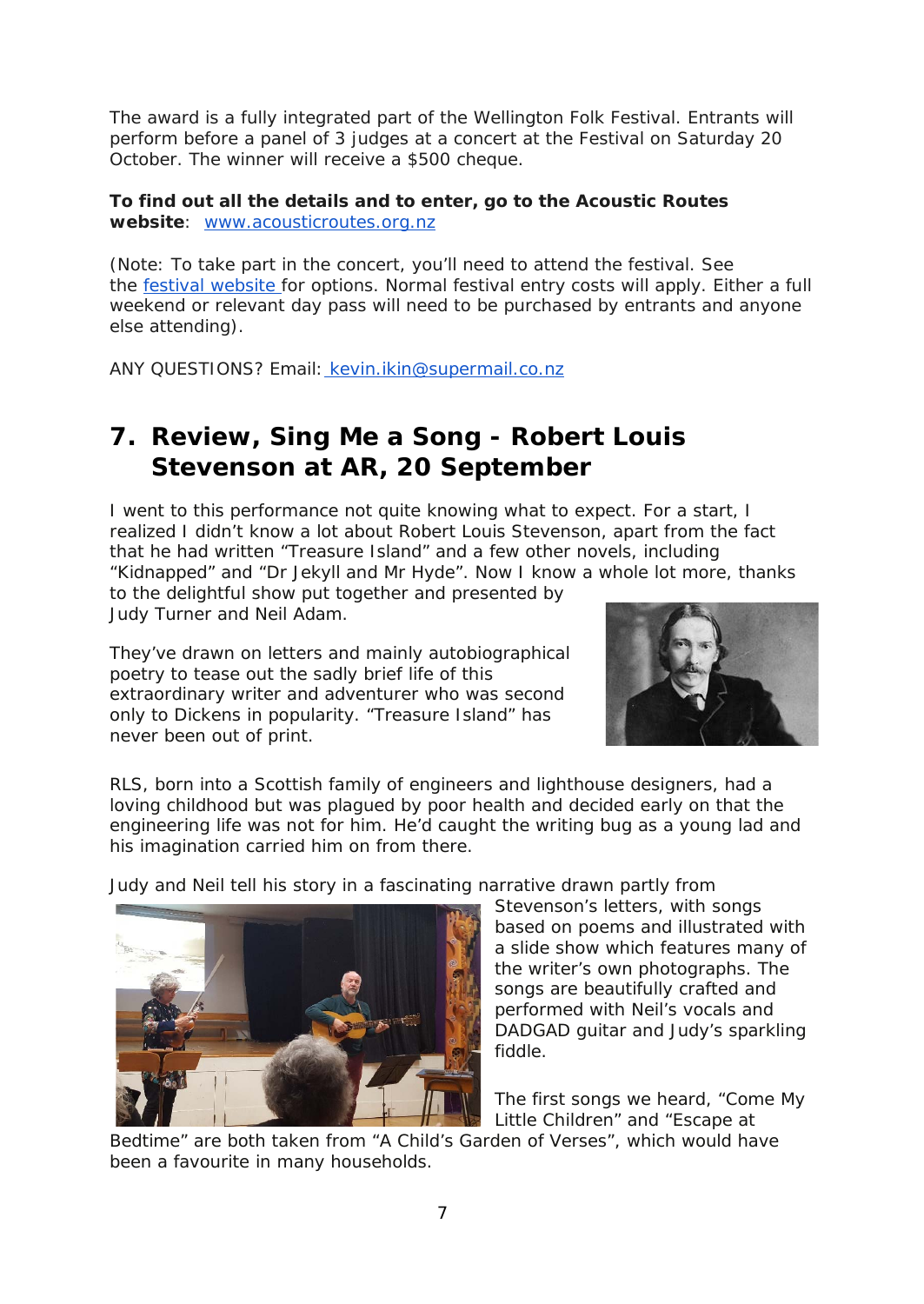RLS's adventurous spirit took him to France and Europe as a young man. There he met the love of his life, Fanny, who was to become his wife and heart-mate. He followed her to the US, and in the 1880s, they returned to Scotland where he found literary success and recognition. We followed the narrative and the music as RLS and family returned to the US, then spent three years sailing the Pacific on a schooner, The Casco, before settling in Samoa, where he died of a cerebral haemorrhage at the age of 44.

Stevenson's life in Samoa was a peaceful one and Neil and Judy's songs based on his poems from this period have a reflective feel to them - "Since Years Ago", "I Will Bring You Brooches" and "Bury Me Low".

But they finish on a lighter note, with their musical setting of what they described as Robert Louis Stevenson's most famous poem "The Land of Counterpane".

What an absorbing and rewarding evening we had!

Kevin Ikin

### **8. Balladeer music noticeboard**

Where you can advertise your music-related items—lessons, instruments, gigs, band members wanted, etc.

**a) Trad Singing Session, Upstairs at the Sprig andFern, Thorndon, Monday 8 October, 6:30 pm**

With Dave Barnes hosting, this session celebrates unaccompanied singing in traditional style. Fine beer and food to be had at the bar. Contact: Dave Barnes [david.barnes@xtra.co.nz](mailto:david.barnes@xtra.co.nz)

**b) Plimmerton Up Close and Personal presents Return of the Divas (Gilly Darbey and Vikki Clayton), 21 Gordon Road Plimmerton, Saturday 12 October, 730 pm**



No need really to introduce these two gorgeous and talented women. You'll be in for an evening of fun and some exceptional musical talent. Tickets are \$10.00 per seat.

Please bring a small plate to share for supper and your own choice of drinks. Tea & coffee are provided. Feel free to arrive from 6:30pm to mix and mingle with the stars of the evening.

To book your place contacting Anne McGregor on 0274599376.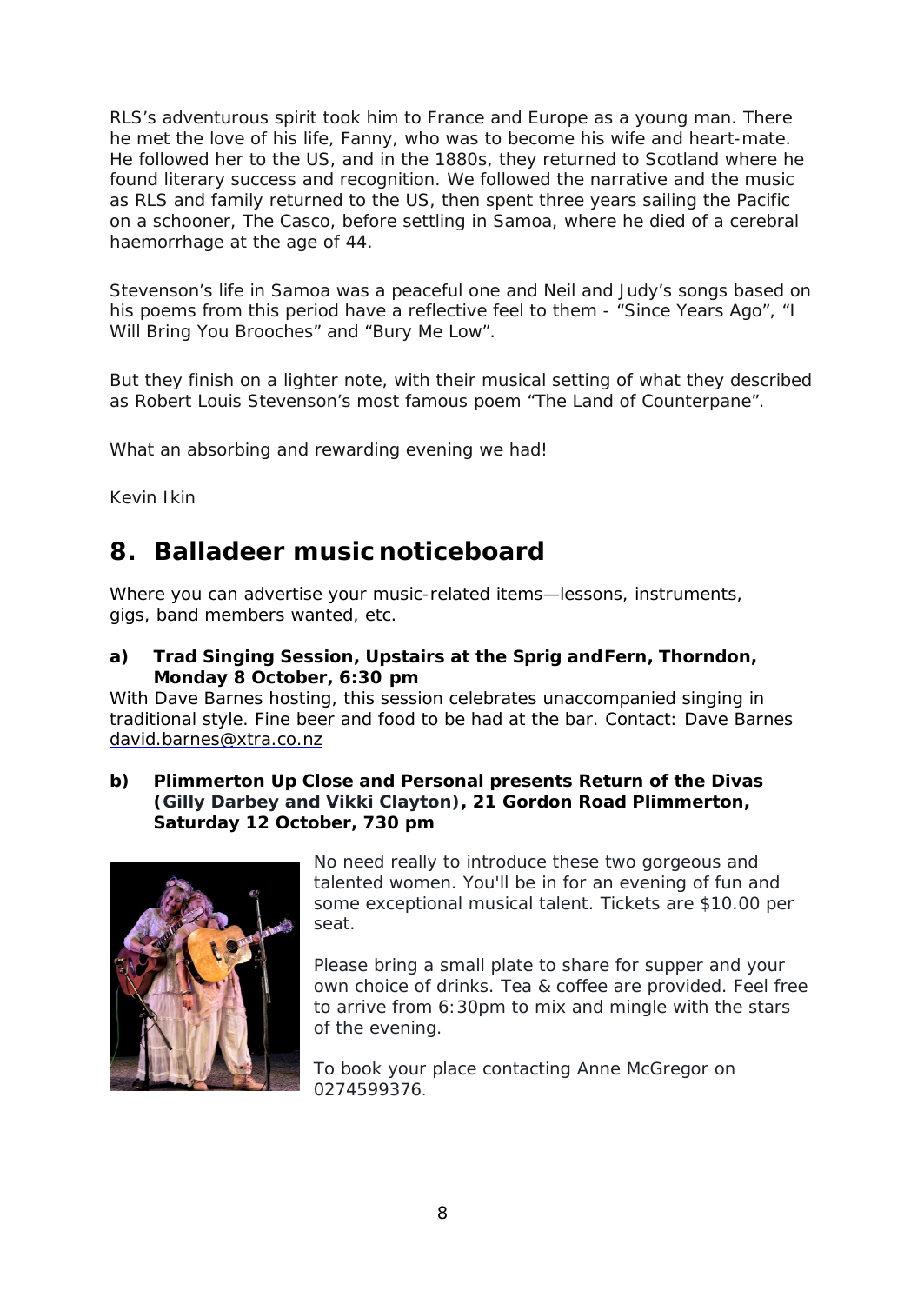#### **c) Klezmer Rebs unplugged in concert, Mana Little Theatre, Labour Day Monday 22 October, 2 - 4pm**

Mana Little Theatre, 9 Sunset Parade, [Plimmerton](https://maps.google.com/?q=9+Sunset+Parade,+Plimmerton,+Porirua&entry=gmail&source=g) (behind the Plimmerton Pavilion). Plenty of parking, or just 4 minutes walk from Plimmerton Railway Station. Book on line at

[https://www.trybooking.com/nz/book/event?](https://www.trybooking.com/nz/book/event?eid=178) [eid=178](https://www.trybooking.com/nz/book/event?eid=178) Seats are \$22.50 waged, \$17.50 unwaged.



#### **d) First NZ Irish Fest, 15-18 November**  $15 - 18$ **AKL** 60 Events **NOV NGTN** 2018 снсн  $\mathbf{H}$ MICK FLANNERY LISA O'NEILL LAN MCELROY & DARREN JARDINE **MUSIC • FILM • COMEDY • DANCE • SPORT nzirishfest.co.nz** *管* **GOMEDIA** BUSHMILLS **VGUINNESS**

Go to [www.nzirishfest.co.nz](http://www.nzirishfest.co.nz/) for more details and ticket information.

#### **e) Ethno New Zealand 2019**

Are you between the ages of 17 and 30? Does a summer traditional/world music experience on the west coast of Auckland sound like you? Ethno NZ 2019 is being held at the Hoani Waititi Marae near Oratia from 18-28 January and the camp ends with a concert at the Auckland Folk Festival.

Ethno NZ is a unique week of young musicians teaching other their traditional music, sharing their cultural experiences and taking part in workshops. For further information visit the website <https://ethnonewzealand.wixsite.com/ethnonz/ethno-new-zealand-2018> or email [ethnonewzealnd@gmail.com](mailto:ethnonewzealnd@gmail.com)

**f) Fig Tree Cottage Greytown, Weekender Specials for AR Members** Janette and Niels Gedge are offering special deals to paid-up Acoustic Routes members at the cottage on their lovely property, 75 North Street, Greytown. Thursday 1 November to Friday 30 November: \$80/night for one couple, and \$105/night for 2 couples.

Check it out at [https://web.facebook.com/FigTree-Cottage-Greytown-](https://web.facebook.com/FigTree-Cottage-Greytown-386476615201227/Fig)[386476615201227/Fig](https://web.facebook.com/FigTree-Cottage-Greytown-386476615201227/Fig) Tree Cottage For reservations, contact Janette or Niels [janettekwg@gmail.com](mailto:janettekwg@gmail.com) (021) 0236 1951, or (022) 188 9216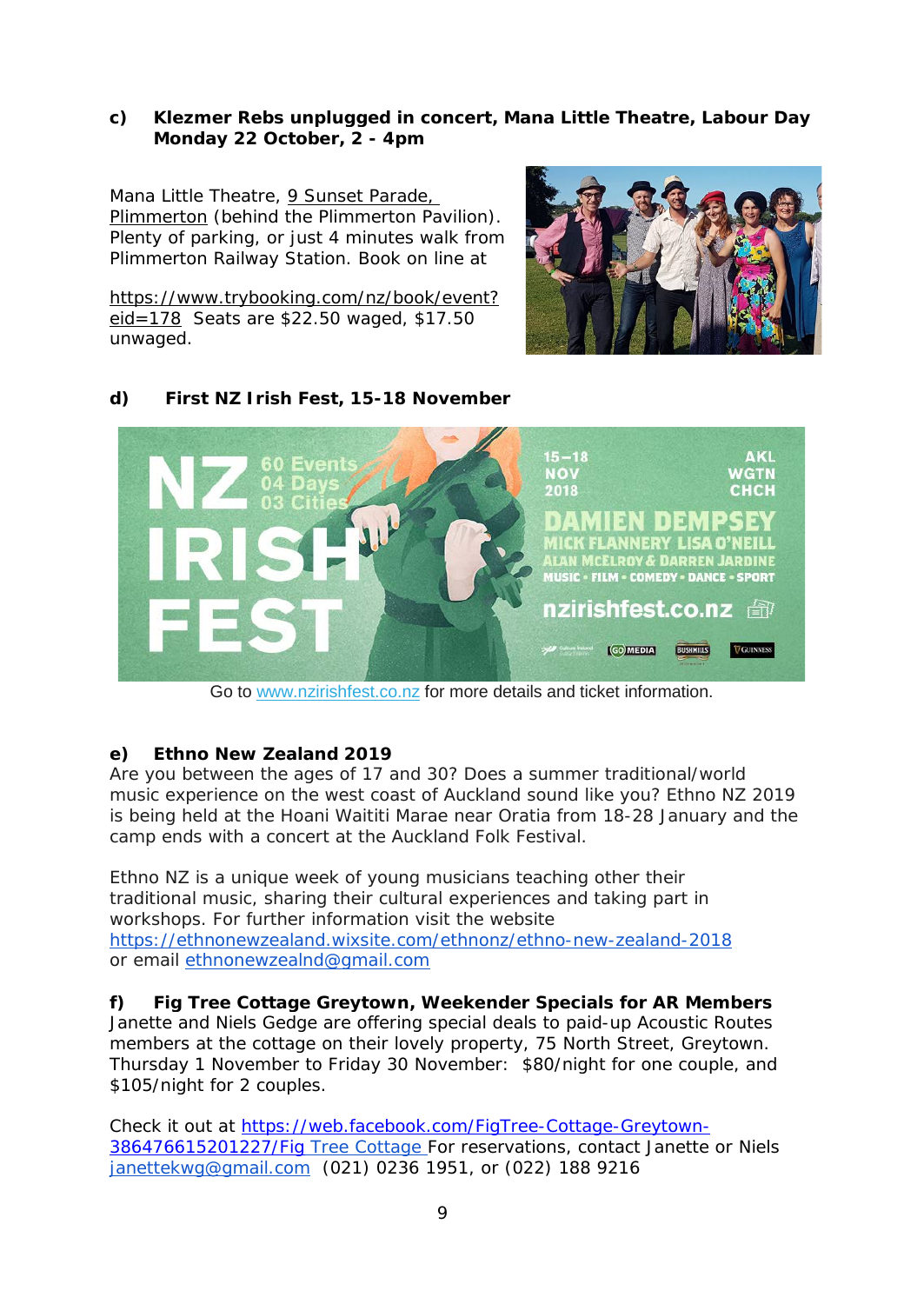#### **g) Want to review for the Balladeer?**

We have a handful of willing writers who regularly get shoulder tapped to review AR concerts and we are very grateful to them. The AR committee offers a free concert ticket to anyone who reviews a concert for the Balladeer. It is great to hear a range of voices and opinions, so if you are interested please contact Philippa [balladeer@acousticroutes.org.nz](mailto:balladeer@acousticroutes.org.nz)

#### **9. Want toperform?**



AR Committee would like to hear from you if you are interested in performing at our events, including support acts for our monthly concerts. Contact us [performers@acousticroutes.org.nz](mailto:performers@acousticroutes.org.nz)

# **10. About AcousticRoutes**

Acoustic Routes (Wellington Folk Centre Incorporated) is a club for people who enjoy playing and listening to folk and acoustic styles of music.

The fourth Thursday of the month generally features a concert, usually with a visiting artist and support acts from amongst our membership. Check the website or the Balladeer for updates about the venue.

Membership of Acoustic Routes costs \$25 a year for individuals, \$40 for couples or families, or \$15 for students and beneficiaries – and as we're now into the second half of the financial year, all membership rates are half price to join from now until June 2017. Membership entitles you to door-charge discounts at Acoustic Routes events, at events put on by most other folk clubs, and at Alistair's Music.

Members get priority access to performance opportunities and can have input into the club's activities. To join, email [treasurer@acousticroutes.org.nz.](mailto:treasurer@acousticroutes.org.nz)

Acoustic Routes publishes this newsletter (The Balladeer) at the start of every month, and also an acoustic gig guide for the Wellington region (Acoustic Routes update). You can [subscribe online,](http://eepurl.com/mP90b) or contact [publicity@acousticroutes.org.nz](mailto:publicity@acousticroutes.org.nz)

### **11. Acoustic Routes contacts**

**President:** Murray Kilpatrick [musicianmurray@gmail.com](mailto:musicianmurray@gmail.com)  **Correspondence**: Kevin Ikin [secretary@acousticroutes.org.nz](mailto:secretary@acousticroutes.org.nz) **Treasurer/Membership**: Sue Ikin [treasurer@acousticroutes.org.nz](mailto:treasurer@acousticroutes.org.nz) **Balladeer**: Philippa Boy [balladeer@acousticroutes.org.nz](mailto:balladeer@acousticroutes.org.nz) **Acoustic Routes update email**: Murray Kilpatrick [musicianmurray@gmail.com](mailto:musicianmurray@gmail.com)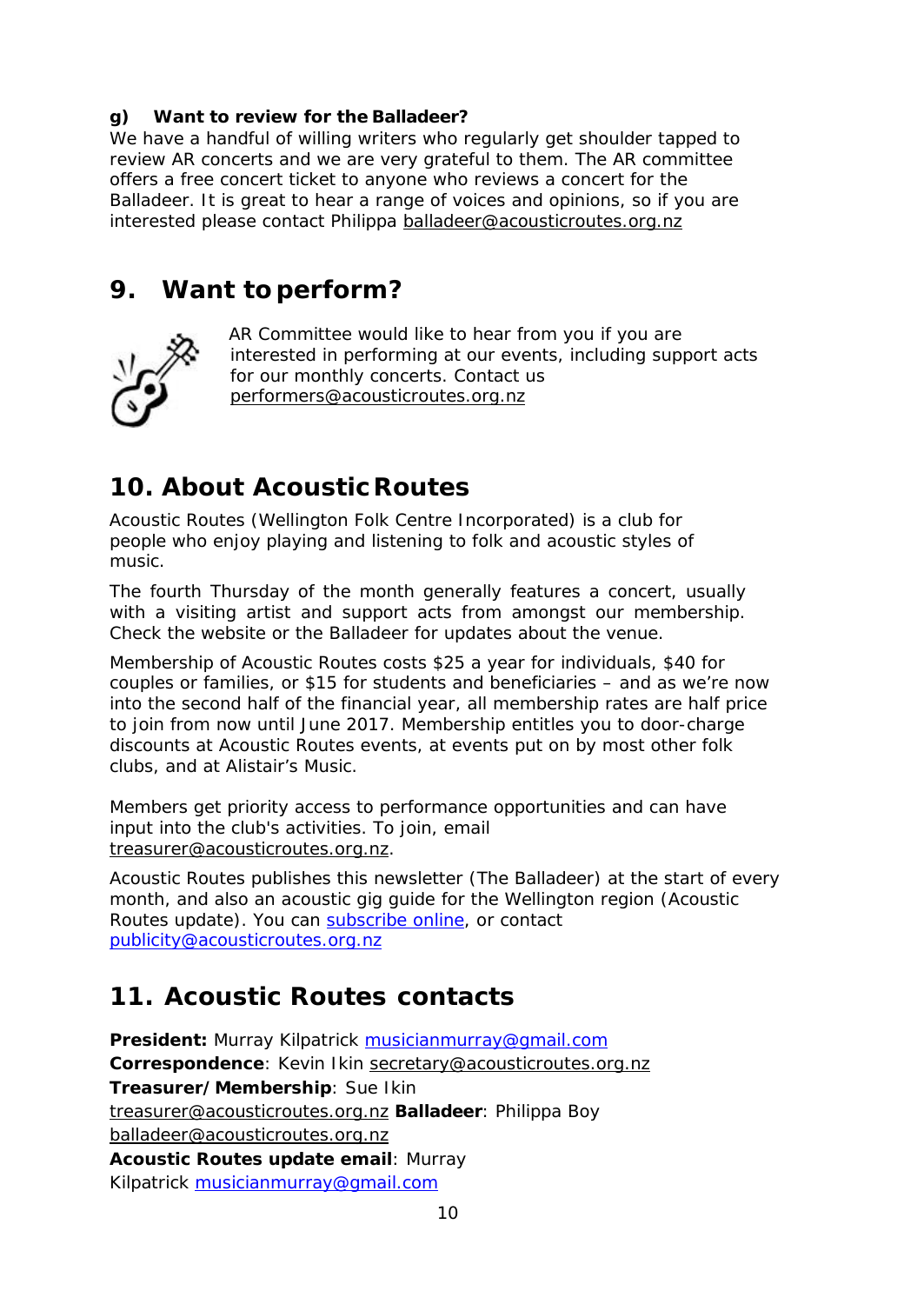**Performance opportunities:** [performers@acousticroutes.org.nz](mailto:performers@acousticroutes.org.nz) **Postal address**: PO Box 27-191 Marion Square, Wellington, New Zealand. **Website**: [www.acousticroutes.org.nz](http://www.acousticroutes.org.nz/)

# **12. Other regular folk events/contacts in the region**

Ceol Alba Scottish Music Club

- When: 4th Friday of month, 7.30 9.30pm. A club forplayingand/or listening to (mostly) traditional Scottish music. Sheet music supplied or downloadable.
- Where: Lower Hutt.
- Cost: \$5 per night
- Contact: Lynne Scott, 04 565 0164 [lynne@scott.gen.nz](mailto:lynne@scott.gen.nz)

International Folkdancing

- When: Every Wednesday from February to December, 7.30to 9.15 pm Where: Tarrant Dance Studios, 125 Cuba St, Wellington
- Contact: Cashy Yates (04) 569 1618 [cashy@ihug.co.nz](mailto:cashy@ihug.co.nz)

Kapiti Live Music Club

- When: 2nd Wednesday of the month, an acoustic social evening for listening and/or singing and playing, from7:30.
- Where: Paul and Kimbra's; 3 Jade Lane, Paraparaumu. Off the east end Mazengarb Road as it changes name and turns toward KapitiRoad.
- Contact: [enquiry@klmc.org.nz a](mailto:enquiry@klmc.org.nz)[nhttp://www.klmc.org.nz](http://www.klmc.org.nz/)

Kelburn Pub Live Music

- When: Live music every Sunday 3-5pm.
	- Sunday Roots on the first Sunday of each Month, 4-7pm. Hosted by Pip Payne and featuring a different guest artist each month. Details: 'Sunday roots' on Facebook. Contact the Pub if you are interested in performing.

Levin Folk Music Club

- When: 2nd Friday of month, 7.30 pm, blackboard concert plus guest artist. Entry:Members \$5, Non-Members \$10, Children \$3 (includes supper) Club Night: 4th Friday of month, 7.30 pm \$2 koha.
- Where: Facebook: Levin Folk Music 2nd Friday of month, 7.30 pm, blackboard concert plus guest artist. Entry:Members \$5, Non-Members \$10, Children \$3 (includessupper) 4th Friday of month, 7.30 pm, acoustic night.
- Where: Horowhenua Scottish Society Hall, cnr Bartholomew Rd and Middlesex St.
- Bookings: Bookings: Dale Webb [dalewebb143@gmail.com](mailto:dalewebb143@gmail.com) Website: [www.levin-folk-music-club.org.nz](http://www.levin-folk-music-club.org.nz/)